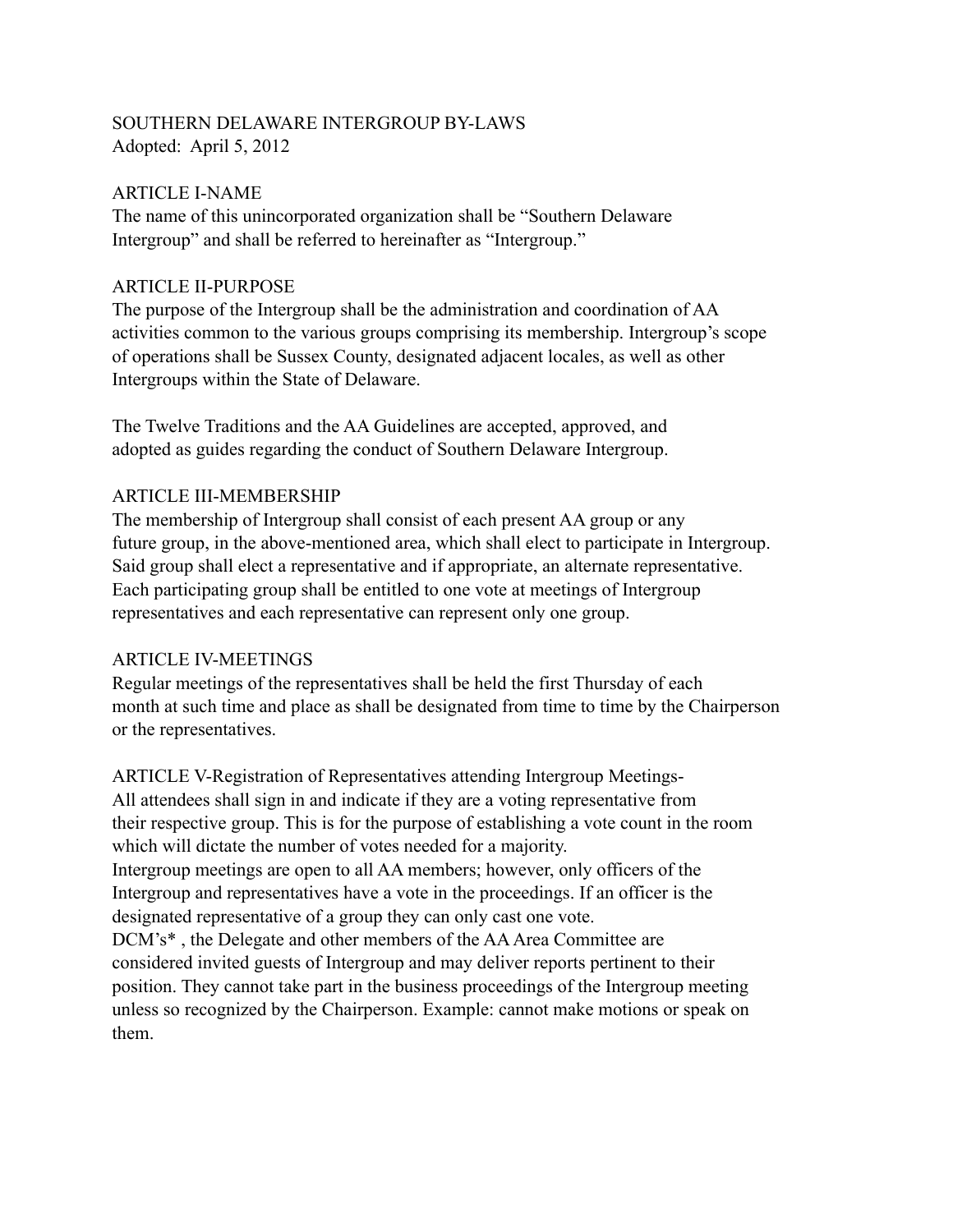### ARTICLE VI-OFFICERS

The officers shall consist of a Chairperson, Vice-Chairperson, Secretary and Treasurer.

### DUTIES OF OFFICERS

Section 1. The Chairperson shall preside at all meetings of Intergroup and shall participate as an "ex officio" member of all committees. The Chairperson shall appoint all committees necessary to the orderly administration of the affairs of the association. Said appointments shall be with the approval of the representatives. Term of office shall be two years. Furthermore, the Chair shall be responsible for the preparation and presentation of the annual budget, said presentation to be no later than the January meeting.

Section 2. The Vice-Chairperson shall perform all the duties of the Chairperson when the Chairperson is absent for any reason. In addition, the Vice-Chairperson shall, under the supervision of the Chairperson, oversee any special committee assignments as designated by the Chairperson. Term of office shall be two years.

Section 3. The Secretary shall keep correct minutes of all meetings of the Intergroup and be responsible for their safe keeping for his/her entire term of office. Term of office shall be two years.

Section 4. The Treasurer shall be responsible for the financial records of all monies paid to Intergroup, or any committee thereof. The Treasurer shall keep a monthly record of all monies received and disbursed, report monthly the financial status to Intergroup, and submit the books and records to audit as requested. The Treasurer shall issue an annual report (calendar year) providing categorized revenues and expenditures. Term of office shall be two years.

The Treasurer and/or the Chairperson shall have authority to sign checks issued against the Southern Delaware Intergroup. Checks for amounts exceeding \$200.00 shall be signed by both officers.

#### ARTICLE VII-ELECTION OF OFFICERS

Officers shall be elected in a staggered manner to aid in the continuity of office and ease transition. The Chairperson and Vice-Chairperson shall be elected in odd numbered years, and the Secretary and Treasurer in even numbered years. Chairperson will appoint a Nominating Committee at the September meeting who will prepare a slate of nominees for election. The Nominating Committee will present their nominees at the October meeting.

The representatives at the November meeting shall elect officers to fill the appropriate positions for that given year. All newly elected officers shall assume their duties in January. Nominations from the floor may be made at the November meeting. In the event an office becomes vacant for any reason whatsoever between annual elections, the Chairperson shall give notice of an election to fill such vacancy at the next regularly scheduled meeting.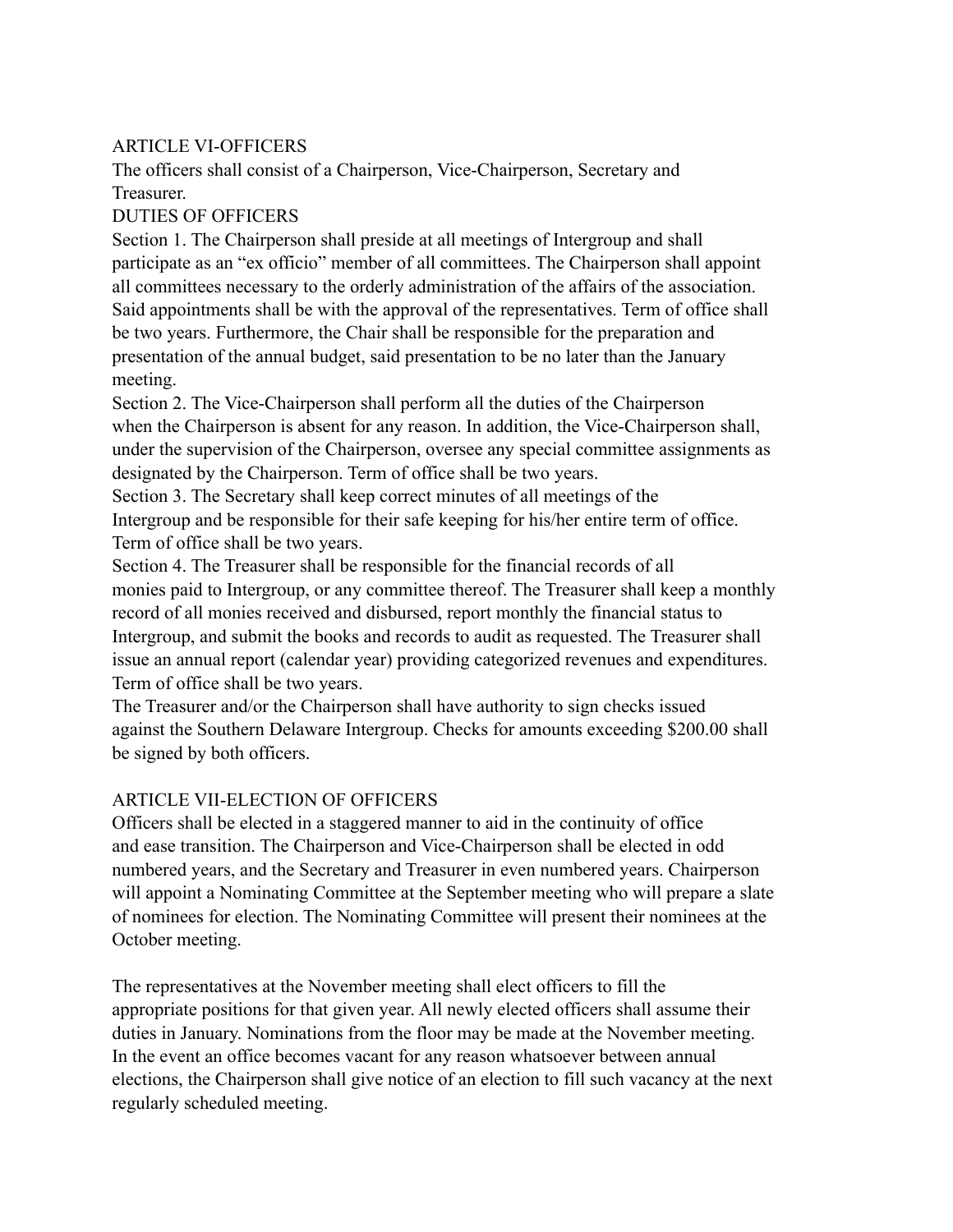# ARTICLE VIII-STANDING COMMITTEES

Standing Committees are, but not limited to: CPC/PI\*, Corrections, Where and When, Newsletter, Answering Service, Treatment, Website, Archives and Special Events. The committee chairs are appointed by the IGCHMN\*, and are approved by the membership. They are not elected offices.

Term of office is two years and expires with the election of a new IGCHMN. This is in accordance with AA's Spirit of Rotation. In the event of a vacancy occurring, the IGCHMN shall appoint a replacement to fulfill the TERM of the original appointment. Any person appointed to fulfill a vacancy IS NOT prohibited from making themselves available to fulfill a full term concurrent appointment (i. e. succeed themselves).

Committee chairs are responsible for their budgets and should maintain accurate records. Some committees will have bills paid for them by the treasurer such as printing, telephone bills, etc. Others will be managed by the chair person. Committee chairs cannot spend more than 50% (fifty per cent) of their budget in one transaction without first reviewing same with IGCHMN.

Any monies given directly to a committee by an individual or group must be processed through the Treasurer like any other monies received by Intergroup. Said money can be earmarked for the intended committee, but it must be recorded properly. Any material items given directly to a committee chairperson for the use of his/her committee, i. e. Big Books, etc., must be properly reported to Intergroup.

## ARTICLE IX-FINANCING

The activities of the association shall be financed by (a) contributions from Member Groups; (b) individual AA member contributions; and (c) income derived from such projects or activities as may be authorized from time to time by the representatives.

#### ARTICLE X-SOBRIETY

In order to be eligible to hold an office of Intergroup, a member should have at least two years of continuous sobriety and some service experience. In order to serve as a committee chairperson a member should have at least one year continuous sobriety.

#### ARTICLE XI-REMOVAL FROM OFFICE

All officers of Intergroup may be subject to RECALL by a majority vote at a duly constituted meeting.

## ARTICLE XII-AMENDMENT TO BY-LAWS

The by-laws may be amended at any time by a two-thirds majority of the members at any regular meeting, provided that a copy of the proposed amendment has been submitted to the membership one month prior to the vote.